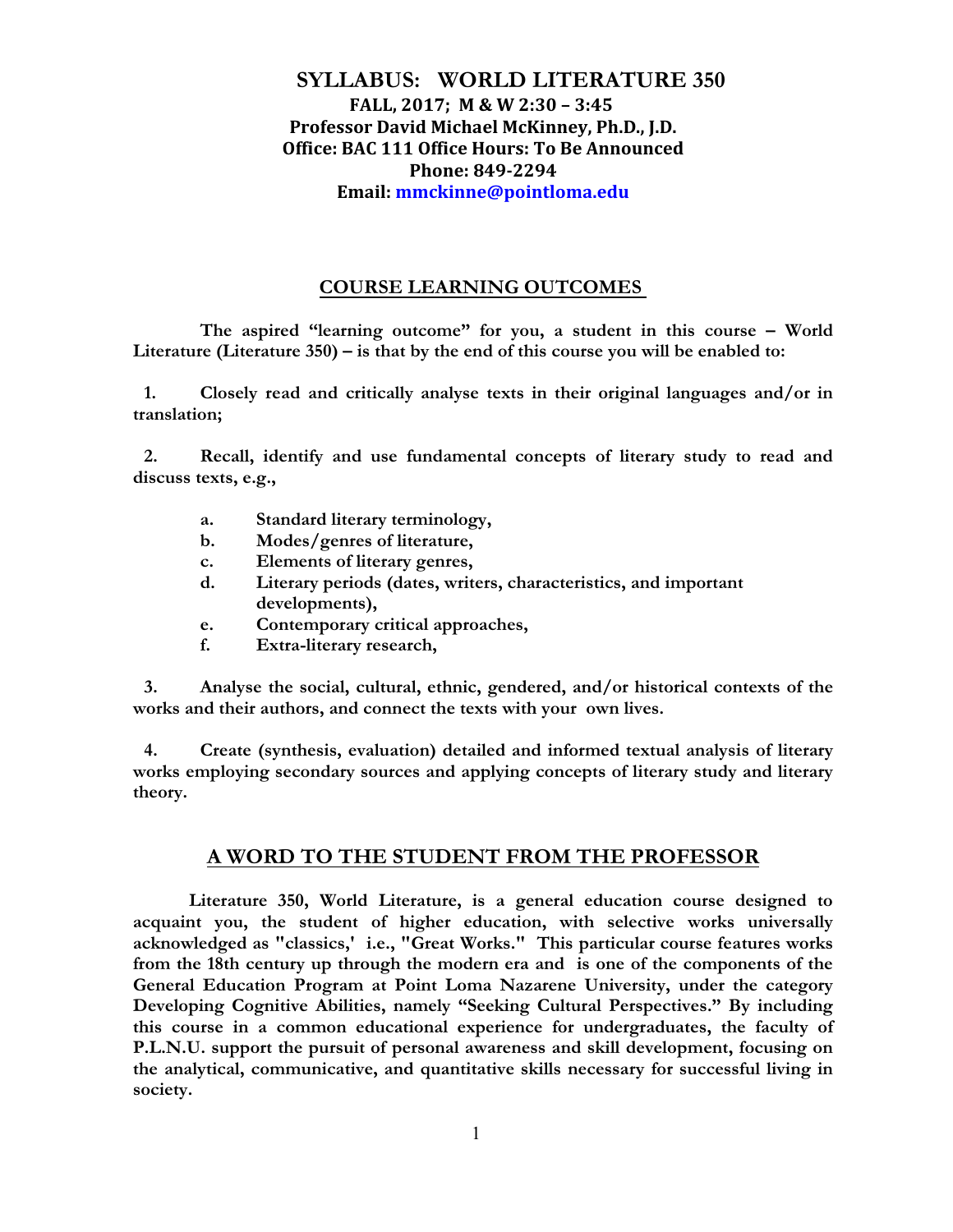#### **TEXTS**

**The basic text used in this course is the Norton's Anthology,** *We ste rn Lite ratu re* **(Volume 2), 8th ed. In addition, three paperbacks are required: Pirandello's** *He n ry IV* (which you can read on the web if you choose), Dostoevsky's novel Crime and *Pu n is hm e n t***, both available in our book store, and Ibsen's** *Gh osts* **(which you can also find on the web). You need not, of course, purchase these books from our bookstore, but it is essential that you obtain the edition of** *Crim e an d Pu n is hm e n t* **(ISBN No. 978-0- 451-53006-6), for otherwise it will be difficult for you to find the pages referenced in class. Dostoevsky's "The Grand Inquisitor" and Andre Gide's "The Prodigal Son" will be passed out in class as separate hand-outs; i.e., they need not be purchased.**

## **READINGS FOR THE SEMESTER**

### **WORK AUTHOR**

| 1.  | Madame Bovary                                                    | Gustav Flaubert        |  |
|-----|------------------------------------------------------------------|------------------------|--|
| 2.  | Faust ("Prologue in Heaven")<br>- and other selected portions -- | Johann von Goethe      |  |
| 3.  | "An Essay on Man"                                                | Alexander Pope         |  |
| 3.  | Candide                                                          | Voltaire               |  |
| 4.  | Crime and Punishment                                             | Fyodor Dostoevsky      |  |
| 5.  | Notes from Underground                                           | Fyodor Dostoevsky      |  |
| 6.  | "The Grand Inquisitor"                                           | Fyodor Dostoevsky      |  |
| 7.  | <b>Ghosts</b>                                                    | Henrik Ibsen           |  |
| 8.  | The Cherry Orchard                                               | Anton Chekov           |  |
| 9.  | Henry $IV$                                                       | Luigi Pirandello       |  |
| 10. | "The Return of the Prodigal Son"                                 | Andre Gide             |  |
| 11. | The Metamorphosis                                                | Franz Kafka            |  |
| 12. | "Requiem"                                                        | Anna Akhmatova         |  |
| 13. | The Good Woman of Setzuan                                        | <b>Bertolt Brecht</b>  |  |
| 14. | Matryona's House                                                 | Alexander Solzhenitsyn |  |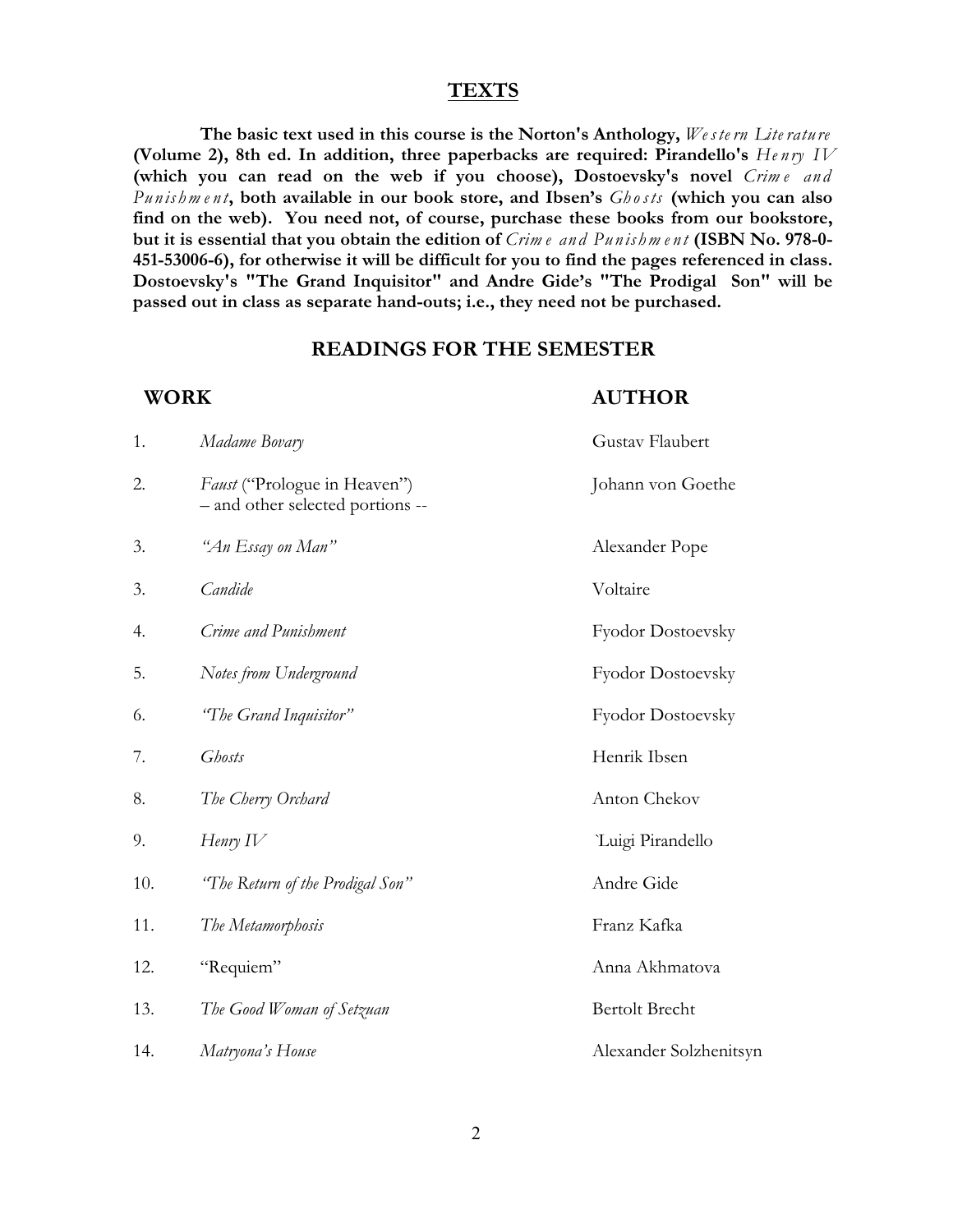#### **AND SO WHO CARES ANYWAY --AND WHY?**

The above-mentioned works are all considered "classics," because they were created by artistic writers of singular genius. They have not, however, found universal acclaim merely because of creative form, but also because of profound combination of form and content. Importantly, each work has something significant to contribute to our understanding about the essence of life, society, God, the world, man and woman, and the interwoven relationships each has with the other. In other words, these works are "stories" about you and me and the complex, problematic, oftentimes painful, yet beautiful and exciting world in which we live.

As you would expect, many of these works (stories) will not be "easy" reading; i.e., they are not "soap-opera" level entertainment. Indeed, a cursory reading will rarely suffice for a thorough understanding of these works. Rather, in order to properly gain insight and appreciation into these works, you may well find it necessary to read each work thoughtfully and then to review what you have read. By engaging in this practice, you will be training yourself to read with an ever increasing level of comprehension, a skill that you will take with you throughout your future life both as a reader (of any type of literature including the Bible) and as a viewer of other media forms, such as the film medium. Indeed, developing the ability to think critically, as we will be doing together, will be an important contribution to your life in whatever field you may find yourself.

To test your understanding of any respective work, you should discipline yourself to retell [verbally and pictorially] work in your own mind. If you can do that [i.e., if you can see (visualize) it], you will not only know the story, you will also be able to the work when we subject it to our class discussion. Such an approach is especially recommended for those students who desire a grade which would indicate superior achievement and mastery of the material handled in this course.

More specifically, this course is intended to introduce you to samples of some of the greatest works of literature ever produced by thinking and creating artists, throughout various parts of our world, a world which, as you are well aware, is becoming increasingly smaller and complex. Because these works are masterpieces, (the list of classics is not codified and is continually expanding as we are introduced to writers heretofore ignored or silenced], it is hoped that your learning will not be an esoteric learning experience in an "ivory tower." On the contrary, these works should stimulate your mind and your independent thinking. My personal goal is to engage you in a close examination of some of the tough, but essential (universal), questions and issues that impact all our lives, i.e., aspects of life which all humans commonly share. At the same time, you will become well versed, it is hoped, in some of the most noted masterpieces of all world literature. And all this we do together as a community of learners, meaning we will be experiencing these new worlds of thought together in a shared community experience.

Finally, this course is designed to help you grow both intellectually and spiritually, and also to assist you in coming to a deeper understanding -- albeit at times, perhaps, a confused, painful and frustrating understanding -- and love of God, of yourself and of others, as well as of the world we live in, thereby enriching your life while also preparing you for a life of continued learning and thought.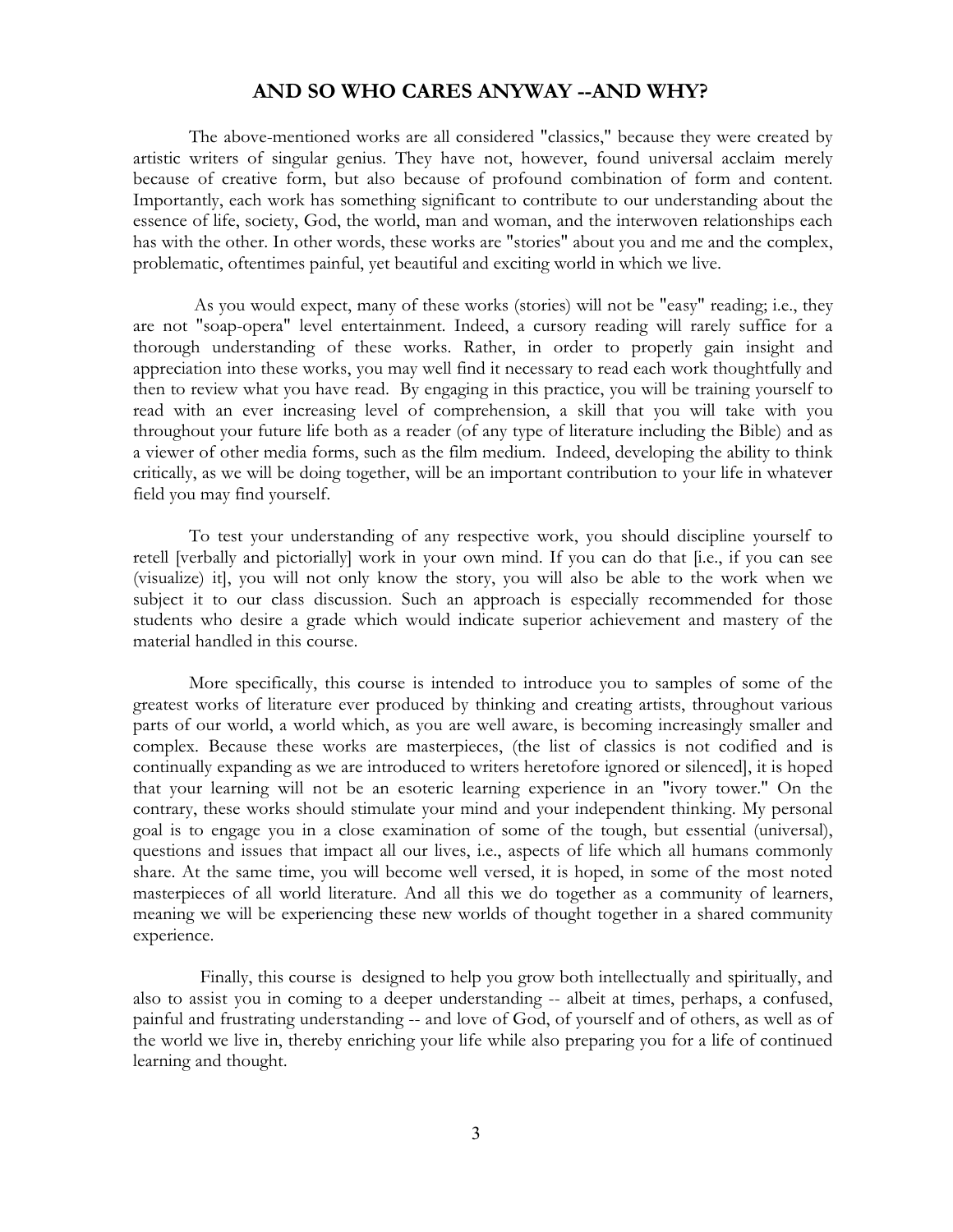#### **GRADING**

The grade you receive in this course is based on three criteria: 1) the periodic and unannounced (but virtually daily) quiz; 2) the mid-term; and 3) the final examination. The midterm will cover the first seven-plus weeks of the term; the final examination will cover the last eight. The final examination will not be comprehensive but rather will cover only the material handled in the last seven-plus weeks (post-mid-term material). Quizzes cover the assigned reading for any given day and are objective in nature, geared to reward you for having read the material when assigned. You will have approximately 14 –16 quizzes, which will result in an average quiz grade. This, in turn, will constitute a third of your grade along with the two examinations.

#### **NOTE**

#### **"QUIZZES CANNOT BE MADE UP SO PLEASE DON'T ASK"**

If you must miss a class (or choose to miss) a quiz, you will receive a grade of "0" for that quiz, which computes to a "-5" in the grading computation. (For a detailed description of how this grade is computed, please see the explanation at the end of this syllabus.\*\*) Consideration for exigent circumstances is made in that I will drop your TWO lowest quiz grades when computing the quiz grade average.

And so I repeat:

## **"QUIZZES CANNOT BE MADE UP SO PLEASE DON'T ASK"**

#### **CHEATING**

And one more thing you are not to do is cheat. So, please don't. If you must sell your soul, do it for something of greater significance. In any event, the result of cheating on a quiz will be a grade of "-11" for that quiz. Cheating on either the mid-term or the final exam will result in an "F" for that exam and the lowering of grade by one level.

#### **ACADEMIC ACCOMMODATIONS**

While all students are expected to meet the minimum standards for completion of this course as established by the instructor, students with disabilities may require academic accommodations. At Point Loma Nazarene University, these students are requested to file documentation during the first two weeks of the semester with the Academic Support Center (ASC), located in the Bond Academic Center. This policy assists the University in its commitment to full compliance with Section 504 of the Rehabilitation Act and the Americans with Disabilities Act. Section 504 (a) prohibits discrimination against students with special needs and guarantees all qualified students equal access to and benefits of PLNU programs and activities. Once the student files documentation, the ASC will contact the student's instructors and provide written recommendations for reasonable and appropriate accommodations to meet the individual learning needs of the student.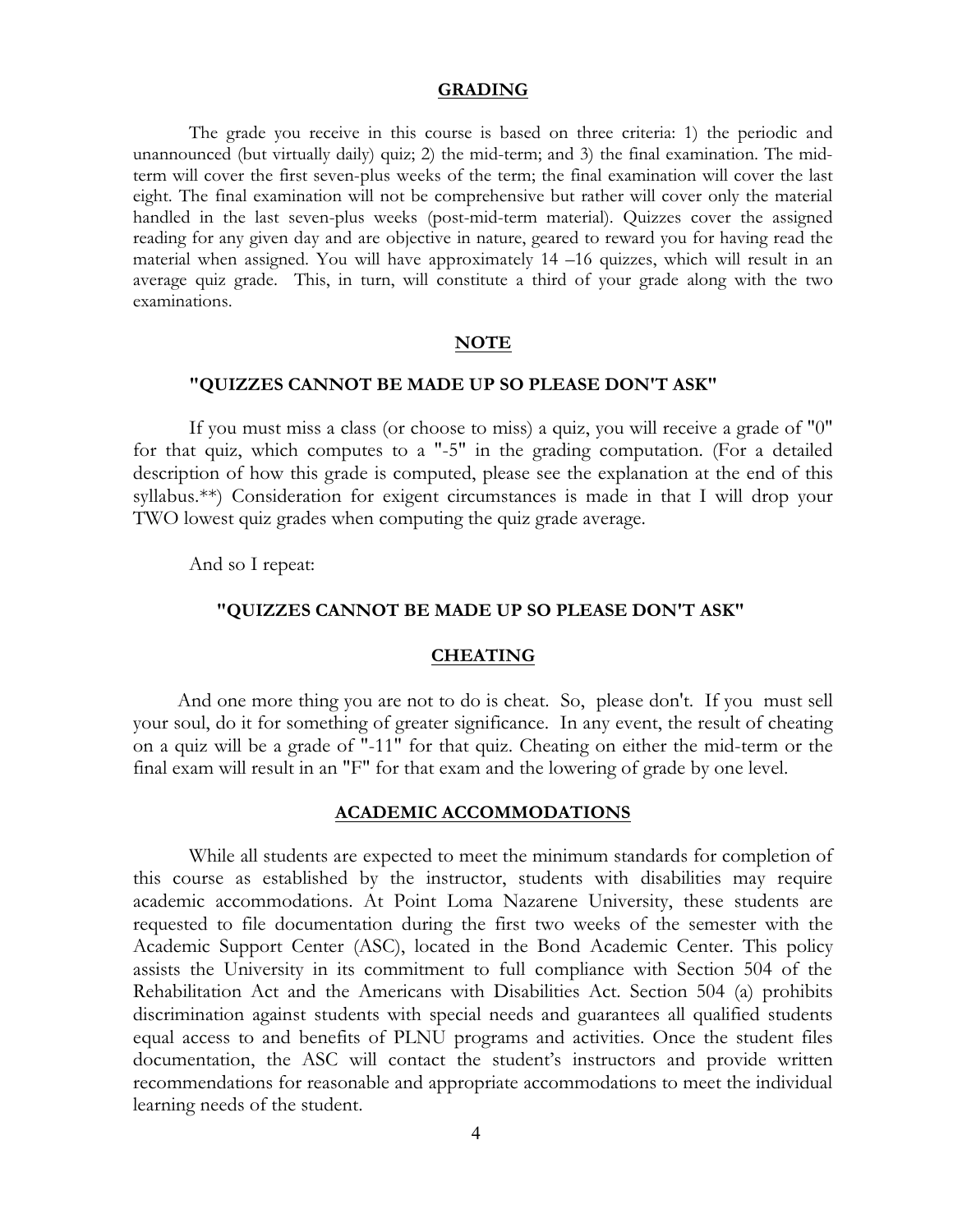# **EXAM DATES**

| <b>APPROXIMATE MID-TERM DATE:</b> | <b>SOMETIME, LATE OCTOBER</b>                          |
|-----------------------------------|--------------------------------------------------------|
| <b>FINAL EXAM DATE:</b>           | $\parallel$ FRIDAY, DECEMBER 15, 2017<br>$1:30 - 4:00$ |

# **OFFICIAL SCHOOL HOLIDAYS/BREAKS**

**Monday, September 4, 2016 Labor Day**

**Friday, October 20, 2017 Fall Break**

**Wednesday - Friday, November 22-25 Thanksgiving Recess**

**December 8, 2016** Last Day of Class